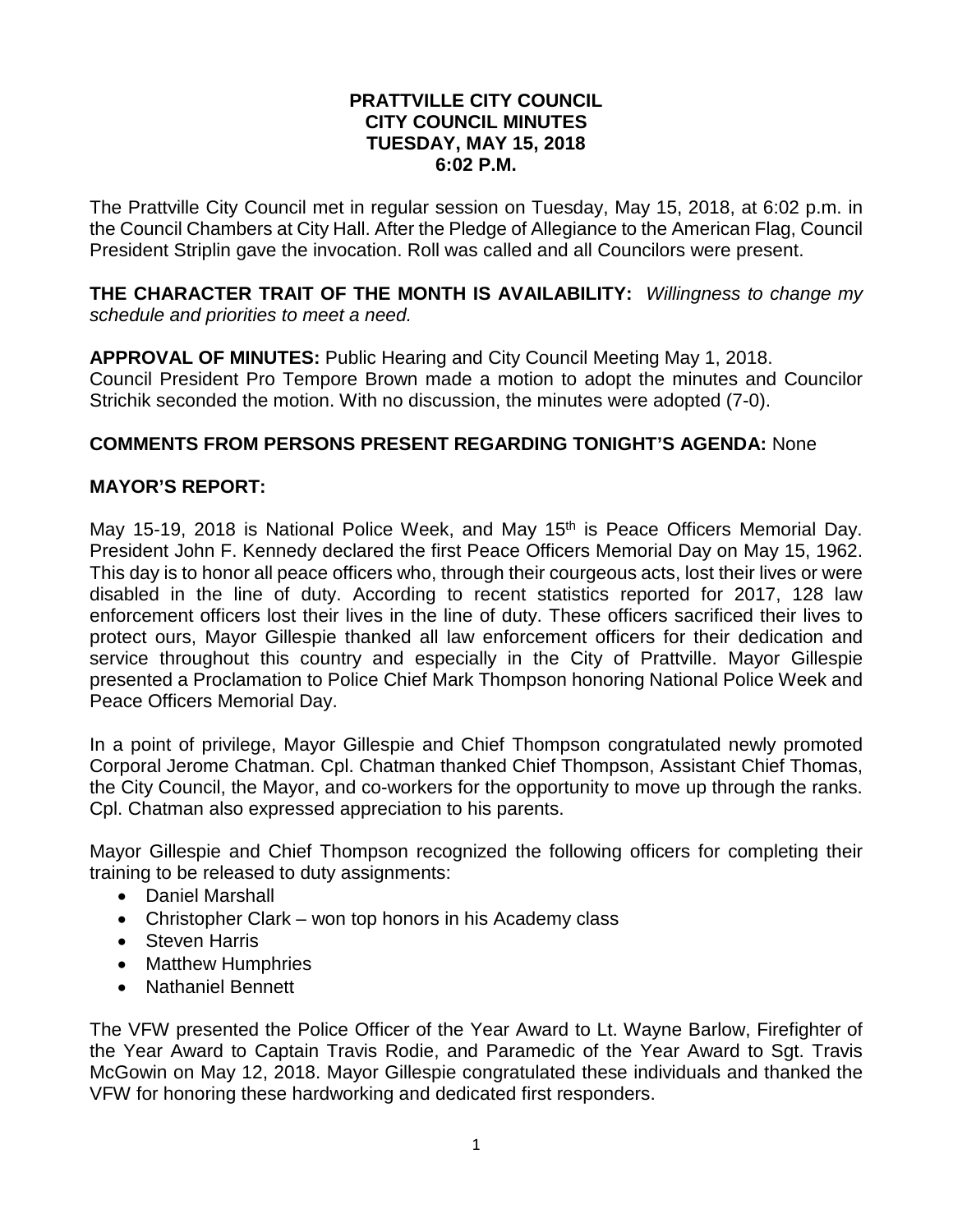The Creative and Performing Arts 2018 Honoree Dinner was held on May 5 2018, honoring Alabama's Music Legacy. Mayor Gillespie thanked Parks and Recreation Director Kellie Cook, Special Events & Cultural Arts Coordinator Barbara Simpson, and Festival Coordinator Brittany Glenn for their hard work and effort to bring their department up to a higher standard each year.

The Chamber held a successful CityFest on May 5-6, 2018. Mayor Gillespie thanked all City staff that assisted the Chamber in making this event successful.

The Splashpad in Pratt Park is officially open for the summer.

The Mayor reported that the ADEM CDBG \$750,000 grant has been approved for the sewer infrastructure at the South Industrial Park. Mayor Gillepsie expressed thanks to Governor Ivey, Senator Chambliss, and Representative Beckman for their support of this grant for additional infrastructure improvements in the City of Prattville.

The Mayor's Bike Ride will be held on Saturday, May 19, 2018. The bike ride will begin at 9:45 a.m. at Upper Kingston Park and finish at Pratt Park. The Touch-A-Truck event will be held at Pratt Park beginning at 10:00 a.m.

The Prattville Farmer's Market Seasonal Grand Opening will be held Saturday, June 2, 2018 at 7:00 a.m. in The Grove.

Mayor Gillepsie thanked the Human Resources Director Lisa Thrash and the Human Resources Department staff for their hard work and dedication.

Councilor Cables asked for an update on the Pratt Park pavilion. Construction will begin on the pavilion on May 21, 2018, and it is hoped that the pavilion will be completed by July 3, 2018, in time for the July  $4<sup>th</sup>$  events.

# **REPORT FROM COUNCIL ON SPECIAL COMMITTEES:** None

# **REPORT ON STATUS OF CITY FINANCES:**

Finance Director Daniel Oakley presented the finance reports for April 2018. The General Fund Revenue report showed that year-to-date revenue was \$23,033,600.97, an increase of 2.74% in comparison to the prior year.

The Tax Breakdown Comparison report showed revenue increased by 4.86% in comparison to the prior year.

The Expenses by Department report showed that with 58.33% of the budget year complete, overall expenses were at 57.66%.

The Wastewater Enterprise Fund Income Statement showed a net income of \$220,110.01 for April 2018. Operating expenses were below budget.

The Sanitation Enterprise Fund Income Statement showed a net income of \$35,594.57 for April 2018. Expenses were slightly below budget at 55.60%.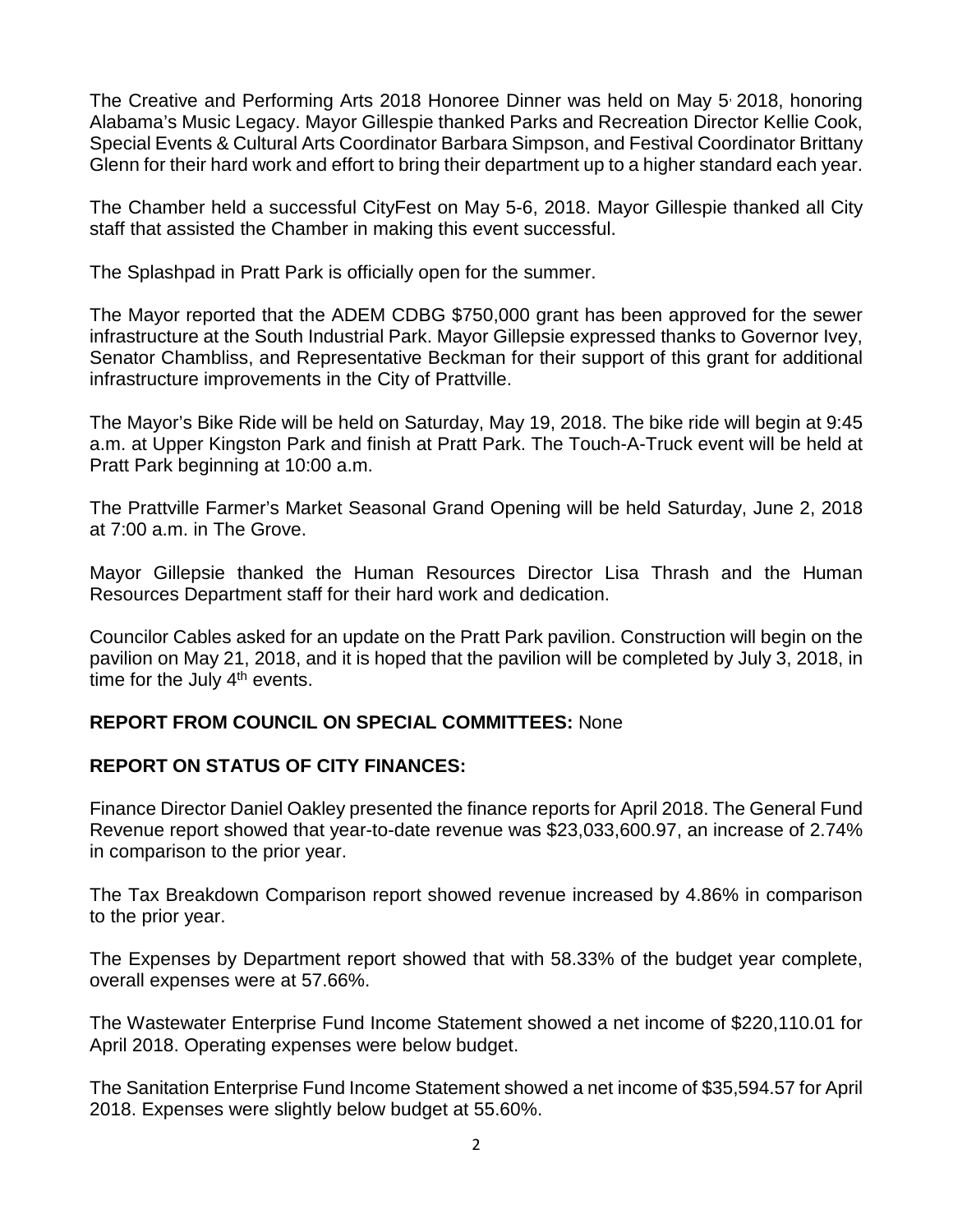The Judicial Special Revenue Fund Income Statement showed a net income of 38,424.92 for April 2018. Expenses were slightly below budget.

The Bank Balances report showed a total cash balance of \$25,290,126.59 as of April 30, 2018.

The City Wide Accounts Payable and Debt Balances report show total debt at \$61,877,408.57 as of April 30, 2018.

# **CONSENT AGENDA:**

**1. RESOLUTION:** To Authorize the Mayor to have Various Weeded Lots Abated per Title 11, Chapter 67 of the *Code of Alabama, 1975*, as Amended. (Sponsored By: Councilor Starnes) **RESOLUTION BOOK 2018, PAGE 066**

**2. RESOLUTION:** To Declare Various Weeded Lots to be a Public Nuisance, Order Their Abatement and Set a Public Hearing per Title 11, Chapter 67 of the *Code of Alabama, 1975*, as Amended. (Sponsored By: Councilor Starnes) **RESOLUTION BOOK 2018, PAGE 067**

**3. RESOLUTION:** To Declare the Accessory Structure Located at 227 Clubview Drive (Citizen Serve File No. 018-000280) to be Unsafe and a Public Nuisance. (Sponsored By: Councilor Boone)

### **RESOLUTION BOOK 2018, PAGE 068**

**4. RESOLUTION:** To Set a Public Hearing to Grant a Restaurant Retail Liquor License to HOA Restaurant Holder, LLC d/b/a Hooters of Prattville. (Sponsored By: Councilor Starnes) **HELD UNTIL JUNE 19, 2018**

Councilor Boone made a motion to place Items #1-4 on a Consent Agenda and Councilor Cables seconded the motion. There being no discussion, the items were placed on a Consent Agenda (7-0).

Councilor Starnes made a motion to hold Item #4 until June 19, 2018 and Council President Pro Tempore Brown seconded the motion. Councilor Cables asked why this item would be held. Chief Thompson explained that one of persons on the ABC license application has pending charges in Flordia, but will not be on premises in the Pratville location. There being no further discussion, Item #4 was held until June 19, 2018 with the following results:

| ÷. | <b>STRIPLIN, JACKSON, BROWN,</b>  |   |
|----|-----------------------------------|---|
|    | <b>STARNES, CABLES, STRICHIK,</b> |   |
|    | <b>BOONE</b>                      |   |
| ٠. | <b>NONE</b>                       | 0 |
| ٠. | <b>NONE</b>                       | 0 |
| ÷  | <b>NONE</b>                       |   |
|    |                                   |   |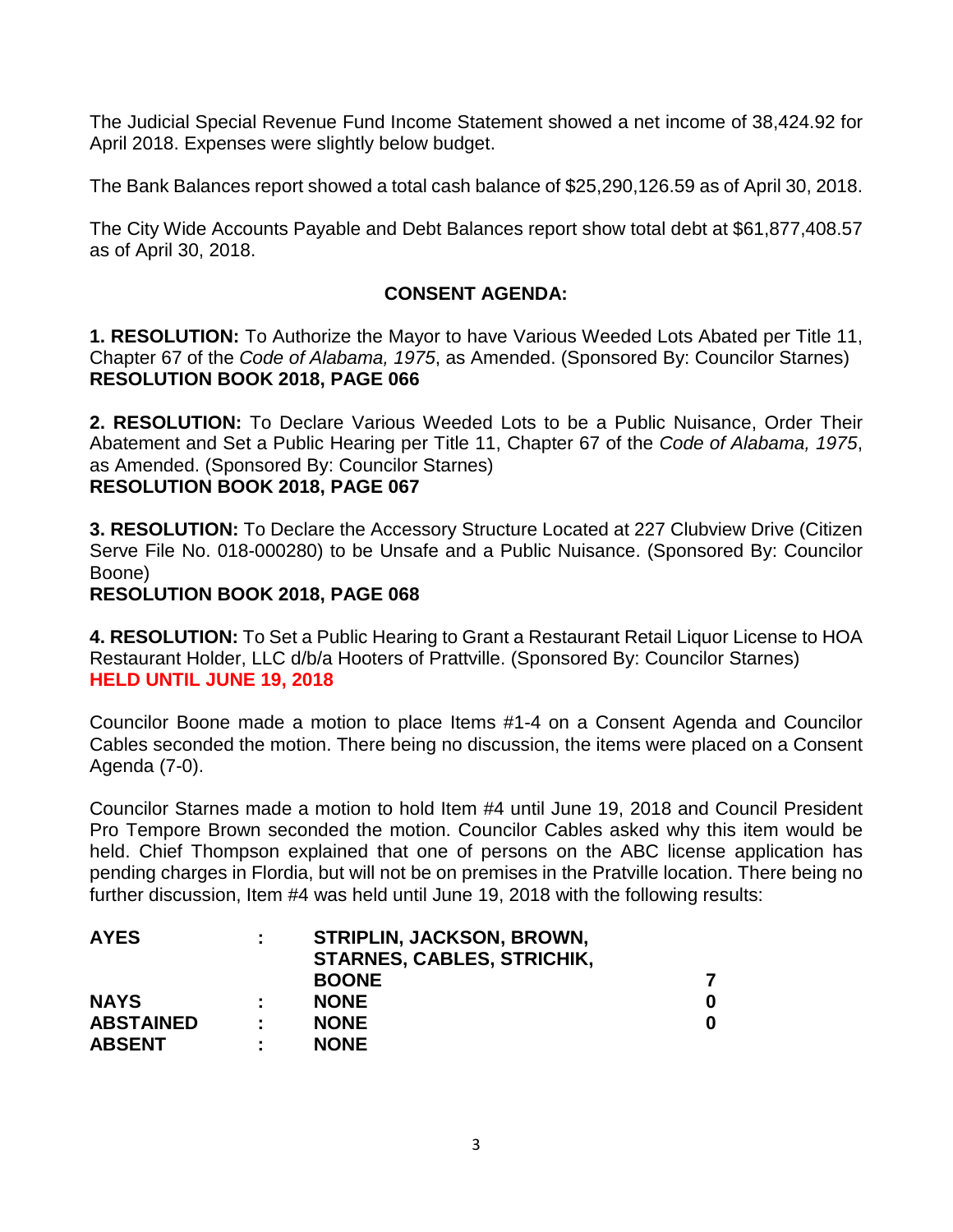Councilor Strichik made a motion to adopt Items #1-3 on the Consent Agenda and Councilor Cables seconded the motion. There being no discussion, Items #1-3 were adopted with the following results:

| <b>AYES</b>      | ÷  | <b>STRIPLIN, JACKSON, BROWN,</b>  |   |
|------------------|----|-----------------------------------|---|
|                  |    | <b>STARNES, CABLES, STRICHIK,</b> |   |
|                  |    | <b>BOONE</b>                      |   |
| <b>NAYS</b>      |    | <b>NONE</b>                       | 0 |
| <b>ABSTAINED</b> | ÷. | <b>NONE</b>                       | 0 |
| <b>ABSENT</b>    | ÷  | <b>NONE</b>                       |   |

### **AGENDA:**

**1. ORDINANCE:** To Establish Stormwater Illicit Discharge Detection and Elimination (IDDE) Procedures in Compliance with the City of Prattville's National Pollutant Discharge Elimination Systems (NPDES) Permit. (Sponsored By: Council President Striplin) **ORDINANCE BOOK 2018, PAGE 007 HELD FROM MAY 1, 2018**

This Ordinance was introduced at and held over from the May 1, 2018 City Council meeting. Councilor Brown made a motion adopt the Ordinance and Councilor Jackson seconded the motion. There being no discussion, the Ordinance was adopted with the following results:

| <b>AYES</b>      | ÷  | <b>STRIPLIN, JACKSON, BROWN,</b>  |   |
|------------------|----|-----------------------------------|---|
|                  |    | <b>STARNES, CABLES, STRICHIK,</b> |   |
|                  |    | <b>BOONE</b>                      |   |
| <b>NAYS</b>      |    | <b>NONE</b>                       | 0 |
| <b>ABSTAINED</b> | ÷. | <b>NONE</b>                       | 0 |
| <b>ABSENT</b>    | ÷  | <b>NONE</b>                       |   |

**2. ORDINANCE:** To Establish Post Construction Stormwater Management Procedures in Compliance with the City of Prattville's National Pollutant Discharge Elimination Systems (NPDES) Permit. (Sponsored By: Council President Striplin)

#### **ORDINANCE BOOK 2018, PAGE 008 HELD FROM MAY 1, 2018**

This Ordinance was introduced at and held over from the May 1, 2018 City Council meeting. Councilor Jackson made a motion to adopt the Ordinance and Councilor Boone seconded the motion. There being no discussion, the Ordinance was adopted with the following results:

| ÷ | <b>STRIPLIN, JACKSON, BROWN,</b>  |   |
|---|-----------------------------------|---|
|   | <b>STARNES, CABLES, STRICHIK,</b> |   |
|   | <b>BOONE</b>                      |   |
|   | <b>NONE</b>                       | 0 |
|   | <b>NONE</b>                       | 0 |
| ÷ | <b>NONE</b>                       |   |
|   |                                   |   |